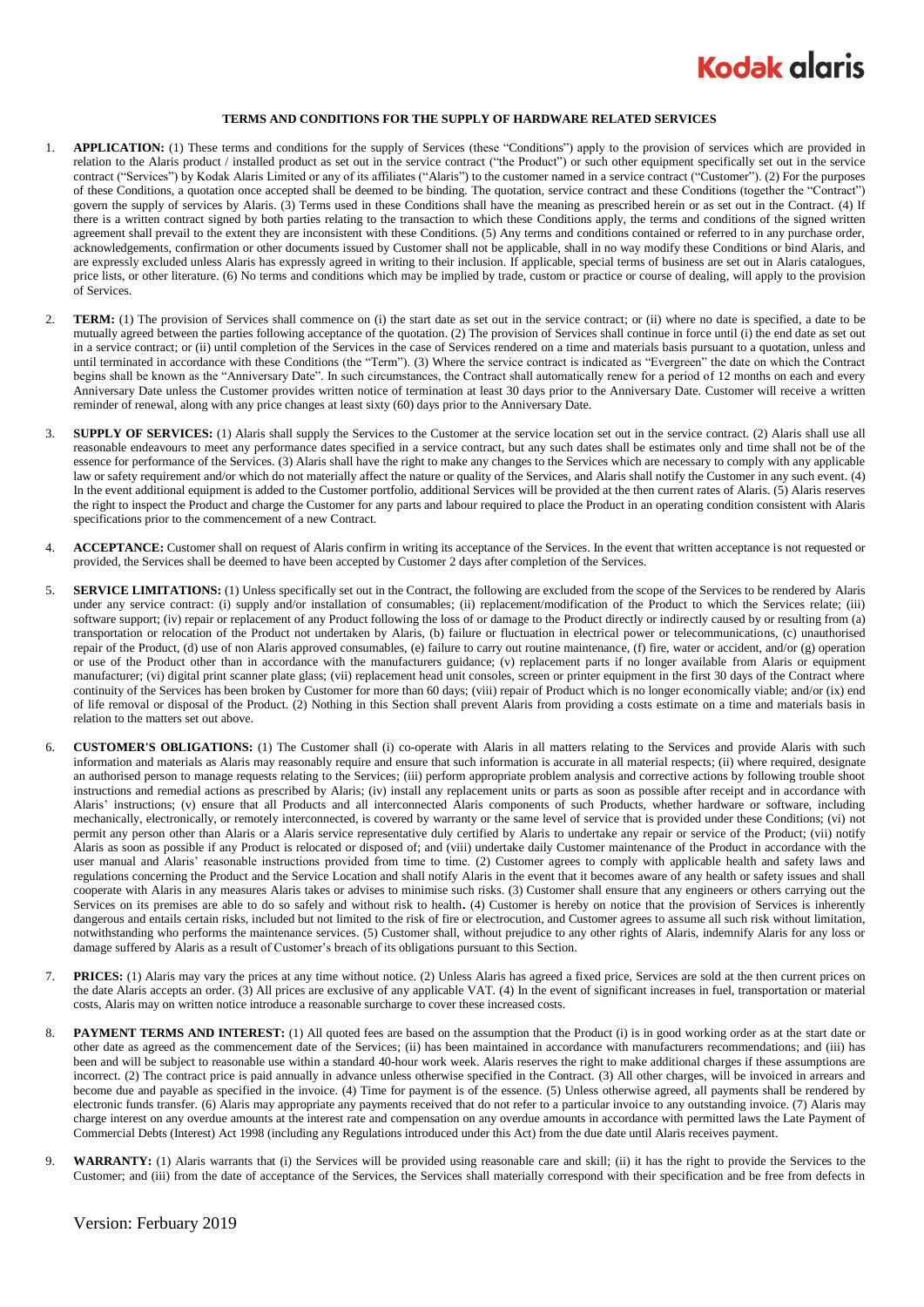## **Kodak glaris**

material and workmanship for the duration of the Contract. (2) All warranties, conditions or other terms (whether express or implied by statute, common law, arising from conduct or a previous course of dealing, or trade custom or usage) as to quality, fitness for any particular purpose and/or merchantability, are, to the fullest extent permitted by law, excluded from the Contract. (3) On account of Services claimed to be defective, Customer shall not be entitled to (a) cancel (or withdraw from) the Contract, (b) claim a reduction of the agreed fees for the performance of the defective Services or make payment deductions, or (c) withhold payment of invoices. Subject to any exclusions of Alaris' liability for defects pursuant to the Contract, in case of any warranty claim by Customer due to the performance of defective Services, Alaris shall only be obliged to, at its discretion, repeat performance of the defective services or credit to Customer the full fee paid for the defective Services. In particular, any liability of Alaris for minor defects in the Services (i.e. defects not materially impairing the Customer from using (or benefiting from) the respective work products) shall be excluded. (4) Alaris' warranty shall not apply in relation to any defect arising from (i) the acts, omissions, negligence or defaults of the Customer or the Customer's employees, agents or end customers; (ii) failure to comply with operating instructions or other recommendations of Alaris as to the storage, handling and/or use of the Services; (iii) wilful damage; (iv) use not in accordance with the purpose for which they were designed; or (v) misuse or alteration or repair of the Services other than by persons authorised by Alaris. (4) The warranty is not transferable.

- 10. **LIMITATION OF LIABILITY:** (1) If not expressly provided for otherwise in these Conditions, in no event, whether in contract, tort (including in either case negligence), misrepresentation (other than fraudulent misrepresentation), breach of statutory duty or otherwise pursuant to the Contract, shall Alaris be liable for any loss of profits, anticipated savings, revenue, business, loss or corruption of data, loss of use, loss of goodwill, loss due to delay or any indirect or consequential loss or damage whatsoever or any claims from third parties for such damages. (2) Alaris' liability for breach of the warranty set out in Section 9(1) above, is, at Alaris' option, limited to the repair, replacement or crediting of the full price paid for the Services that directly gave rise to the claim. (3) Subject to (1) and (2), Alaris' aggregate liability for all other claims, whether in contract, tort (including in either case negligence), misrepresentation (other than fraudulent misrepresentation), breach of statutory duty or otherwise pursuant to the Contract, shall be limited to the net price paid by the Customer for the specific Services giving rise to the claim in the twelve (12) months prior to the date on which the loss or damage occurred. (4) Nothing in the Contract shall be deemed to exclude or limit Alaris' liability in respect of: (i) Loss or damage caused by wilful intent or gross negligence of Alaris or Alaris' officers, employees, agents or contractors; (ii) Injuries to or death of any person, caused by Alaris or Alaris' officers, employees, agents or contractors; or (iii) any other liability which cannot be excluded by law. (5) Any claim for loss or damages, (except a claim for damages arising out of (4), must be notified to Alaris within twelve (12) months as from the date on which the damage was caused, failing which such claim is deemed to be waived.
- 11. **FIRMWARE:** In relation to any Alaris firmware supplied as part of the Product ("Firmware"), Alaris shall provide updates where possible to correct errors and bugs in the Firmware, in accordance with the response time set out in the Contract. For the purposes of these Conditions, the term "Firmware" does not include software, embedded or otherwise which is provided by a third party in third party hardware ("Third Party Software"). Support for Third Party Software is subject to the terms of a separate agreement between the Customer and the third party supplier. If updates, upgrades or supplements of the Firmware are provided, use is governed by these Conditions, subject to any amendments made by Alaris from time to time, unless otherwise notified in writing. For the avoidance of doubt, Alaris has no obligation under the Contract to provide support in relation to any ancillary, additional or supporting software which is subject to a separate agreement.
- 12. **INTELLECTUAL PROPERTY:** All intellectual property rights, meaning all inventions, registered designs, design rights, data base rights, copy rights, know-how, trademarks, trade secrets and all other intellectual property rights, and the applications for any of the same and any rights or forms of protection of a similar nature and having equivalent or similar effect to any of them which may subsist anywhere in the world, ("Intellectual Property Rights") in or arising out of or in connection with the Services shall be owned and retained by Alaris.
- 13. **INDEMNIFICATION:** (1) Customer shall (i) not cause or permit any third party to cause any damage or endanger the Intellectual Property Rights of Alaris; and (ii) without prejudice to any other rights of Alaris, indemnify Alaris for any loss suffered by Alaris by reason of any use by Customer, Customer's employees, agents or customers, of Intellectual Property Rights of Alaris other than in accordance with the Contract. (2) Customer shall without prejudice to any other rights of Alaris, indemnify Alaris for any loss suffered by Alaris, howsoever arising, by reason of Customer's breach of its obligations pursuant to Sectio[n 6](#page-0-0) above. (3) In the event of a claim, or notification of an intention to make a claim, which may reasonably be considered likely to give rise to a liability under this indemnity ("Claim"), Customer shall: (i) as soon as reasonably practicable, give written notice of the claim to Alaris specifying the nature of the Claim in reasonable detail; and (ii) not make any admission of liability, agreement or compromise in relation to the Claim. (4) Customer shall not, except with the prior written consent of Alaris, consent to entry of any judgment or enter into any settlement that does not include as an unconditional term given by the claimant or plaintiff to Alaris and its affiliates a release from all liability and blame with respect to the Claim.
- 14. **SUSPENSION AND TERMINATION:** (1) If Alaris' performance of any of its obligations under the Contract is prevented or delayed by any act or omission by the Customer or failure by the Customer to perform any relevant obligation ("Customer Default"), Alaris shall without limiting its other rights or remedies have the right to suspend performance of the Services until the Customer remedies the Customer Default, and to rely on the Customer Default to relieve it from the performance of any of its obligations to the extent the Customer Default prevents or delays Alaris' performance of any of its obligations. (2) Alaris shall not be liable for any costs or losses sustained or incurred by the Customer arising directly or indirectly from Alaris' failure or delay to perform any of its obligations as set out in the Contract; and the Customer shall reimburse Alaris on written demand for any costs or losses sustained or incurred by Alaris arising directly or indirectly from the Customer Default. (3) Where in Alaris' reasonable opinion, Product is no longer capable of economic repair or where parts are no longer available, such Product may be removed from the scope of the Contract on written notice to the Customer. In such case, the agreed service fees shall be reduced by the amount which was exclusively allocated to the provision of Services regarding the removed Product. (4) Without prejudice to its other rights, Alaris may terminate the Contract or in its sole discretion suspend performance of the Services immediately by written notice to the Customer in the event that: (i) Customer fails to pay any sums due under and in accordance with the Contract; (ii) Customer breaches any terms of the Contract; (iii) Customer is unable to pay its debts as they fall due, passes a resolution for winding up (other than for the purposes of a solvent amalgamation or reconstruction) or if a court of competent jurisdiction makes an order to that effect, enters into a receivership or liquidation or otherwise ceases to carry on business or an analogous event occurs to Customer in any jurisdiction; (iv) an event pursuant to Section 19 (6) where such event has persisted for more than 14 days; or (v) pursuant to Sectio[n 17](#page-2-0) (2).
- 15. **CONFIDENTIAL INFORMATION:** (1) All non-public, confidential or proprietary information of Alaris, including but not limited to, specifications, samples, patterns, designs, plans, drawings, documents, data, business operations, pricing, discounts or rebates, disclosed by Alaris in connection with the Contract, whether disclosed orally or disclosed or accessed in written, electronic or other form or media, and whether or not marked, designated or otherwise identified as "confidential," shall be deemed to be confidential, to be used solely for the purpose of performing under the Contract and may not be disclosed or copied unless authorized in advance by Alaris in writing. (2) Upon Alaris' request, Customer shall promptly return all documents and other materials received from Alaris and delete any copies made thereof. (3) Alaris shall be entitled to apply for injunctive relief for any violation of this Section. (4) This Section does not apply to information that is: (i) in the public domain; (ii) known to Customer at the time of disclosure; (iii) rightfully obtained by Customer on a nonconfidential basis from a third party; or (iv) is required to be disclosed by any applicable law or by order of any Court of competent jurisdiction or any government body, agency or regulatory body, provided that the receiving party shall use all reasonable endeavours to give the disclosing party as much written